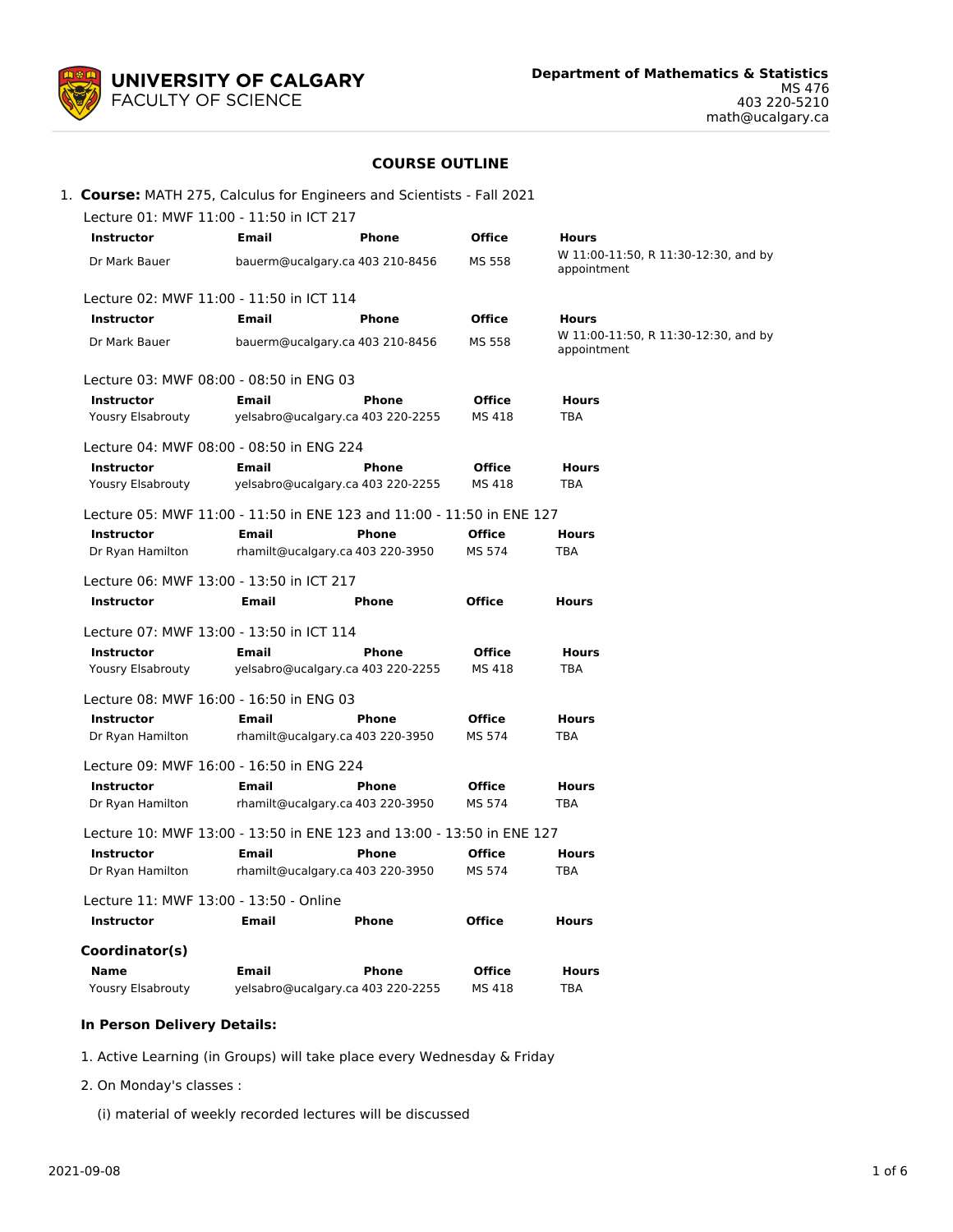- (ii) diagnose students difficulty ( If any) followed by a brief presentation
- (iii) Respond to all questions that may arise from the discussion.

### **Re-Entry Protocol for Labs and Classrooms:**

To limit the spread of COVID-19 on campus, the University of Calgary has implemented safety measures to ensure the campus is a safe and welcoming space for students, faculty and staff. The most current safety information for campus can be found [here](https://www.ucalgary.ca/risk/emergency-management/covid-19-response/return-campus-safety).

### **Course Site:**

D2L: MATH 275 L01-(Fall 2021)-Calculus for Engineers and Scientists

**Note:** Students must use their U of C account for all course correspondence.

### 2. **Requisites:**

See section [3.5.C](http://www.ucalgary.ca/pubs/calendar/current/sc-3-5.html) in the Faculty of Science section of the online Calendar.

### **Prerequisite(s):**

Mathematics 30-1 or Mathematics 2 (offered by Continuing Education); and Mathematics 31 or Mathematics 3 (offered by Continuing Education).

### **Antirequisite(s):**

Credit for Mathematics 275 and either 249 or 265 will not be allowed.

### 3. **Grading:**

The University policy on grading and related matters is described in [F.1](http://www.ucalgary.ca/pubs/calendar/current/f-1.html) and [F.2](http://www.ucalgary.ca/pubs/calendar/current/f-2.html) of the online University Calendar.

In determining the overall grade in the course the following weights will be used:

|                                     | Component(s)         | Weighting % | Date                                                    |
|-------------------------------------|----------------------|-------------|---------------------------------------------------------|
|                                     | Online Quizzes (10)  | 10%         | Weekly on Tuesdays, starting week # 2                   |
| (4)                                 | Online Assignments   | 30%         | Dates / Due Dates will be posted in advance             |
| (1)                                 | Online Midterm Testl | 20%         | Tuesday, November 02 / 2021                             |
| Online Final<br><b>IExamination</b> |                      | 40%         | To be scheduled by registrar's office (Dec. 13 -<br>22) |

Each of the above components will be given a letter grade using the official university grading system (see [section](https://www.ucalgary.ca/pubs/calendar/current/f-1-1.html) F.1.1). The final grade will be calculated using the grade point equivalents weighted by the percentages given above and then converted to a final letter grade using the official university grade point equivalents.

This course will have a final exam that will be scheduled by the Registrar. The Final [Examination](https://www.ucalgary.ca/registrar/exams) Schedule will be published by the Registrar's Office approximately one month after the start of the term. The final exam for this course will be designed to be completed within 2 hours.

The final exam will be administered using an on-line platform. Per sectio[nG.5](https://www.ucalgary.ca/pubs/calendar/current/g-5.html) of the online Academic Calendar, timed final exams administered using an on-line platform, such as D2L, will be available on the platform. Due to the scheduling of the final exams, the additional time will be added to **the end** of the registrar scheduled **synchronous** exam to support students. This way, your exam schedule accurately reflects the **start time** of the exam for any **synchronous** exams. E.g. If a **synchronous** exam is designed for 2 hours and the final exam is scheduled from 9-11am in your student centre, the additional time will be added to the **end** time of the **synchronous** exam. This means that if the exam has a 1 hour buffer time, a synchronous exam would start at 9 am and finish at 12pm.

A Passing Grade in the Final Examinations is Required to Obtain a Grade of " D " or Better in the Course.

The University of Calgary offers a [flexible](https://www.ucalgary.ca/pubs/calendar/current/f-1-3.html) grade option, Credit Granted (CG) to support student's breadth of learning and student wellness. Faculty units may have additional requirements or restrictions for the use of the CG grade at the faculty, degree or program level. To see the full list of Faculty of Science courses where CG is not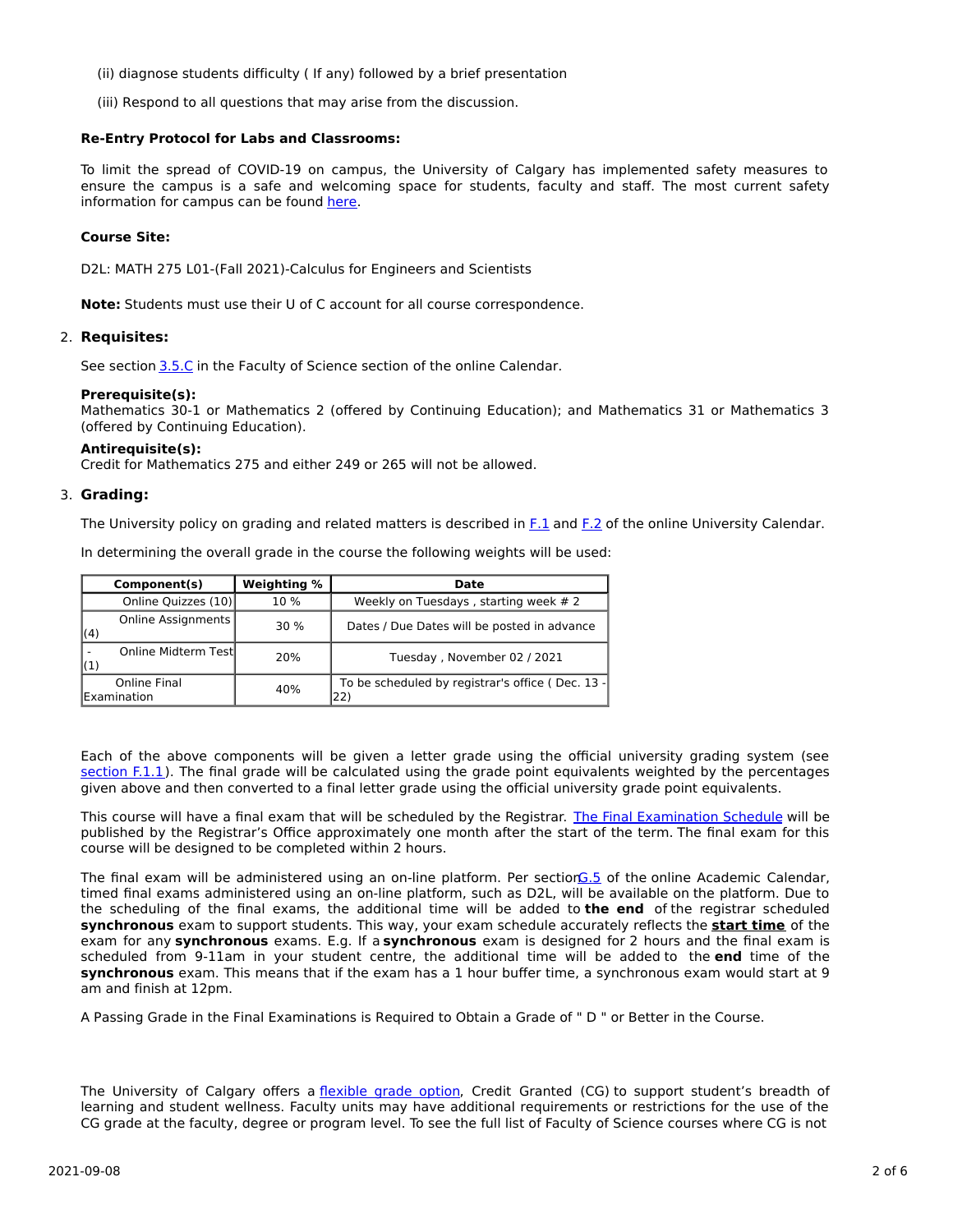eligible, please visit the following website: [https://science.ucalgary.ca/current-students/undergraduate/program](https://science.ucalgary.ca/current-students/undergraduate/program-advising/flexible-grading-option-cg-grade)advising/flexible-grading-option-cg-grade

## 4. **Missed Components Of Term Work:**

The university has suspended the requirement for students to provide evidence for absences. Please do not attend medical clinics for medical notes or Commissioners for Oaths for statutory declarations.

In the event that a student legitimately fails to submit any online assessment on time (e.g. due to illness etc...), please contact the course coordinator, or the course instructor if this course does not have a coordinator to arrange for a re-adjustment of a submission date. Absences not reported within 48 hours will not be accommodated. If an excused absence is approved, one possible arrangement is that the percentage weight of the legitimately missed assignment could also be pro-rated among the components of the course. This option is at the discretion of the coordinator and may not be a viable option based on the design of this course.

## 5. **Scheduled Out-of-Class Activities:**

There are no scheduled out of class activities for this course.

## 6. **Course Materials:**

Required Textbook(s):

Robert A. Adams & Christopher Essex, Calculus, A Complete Course: Pearson Canada Inc.

In order to successfully engage in their learning experiences at the University of Calgary, students taking online, remote and blended courses are required to have reliable access to the following technology:

- A computer with a supported operating system, as well as the latest security, and malware updates;
- A current and updated web browser;
- Webcam/Camera (built-in or external);
- Microphone and speaker (built-in or external), or headset with microphone;
- Current antivirus and/or firewall software enabled;
- Stable internet connection.

For more information please refer to the UofC [ELearning](https://elearn.ucalgary.ca/technology-requirements-for-students) online website.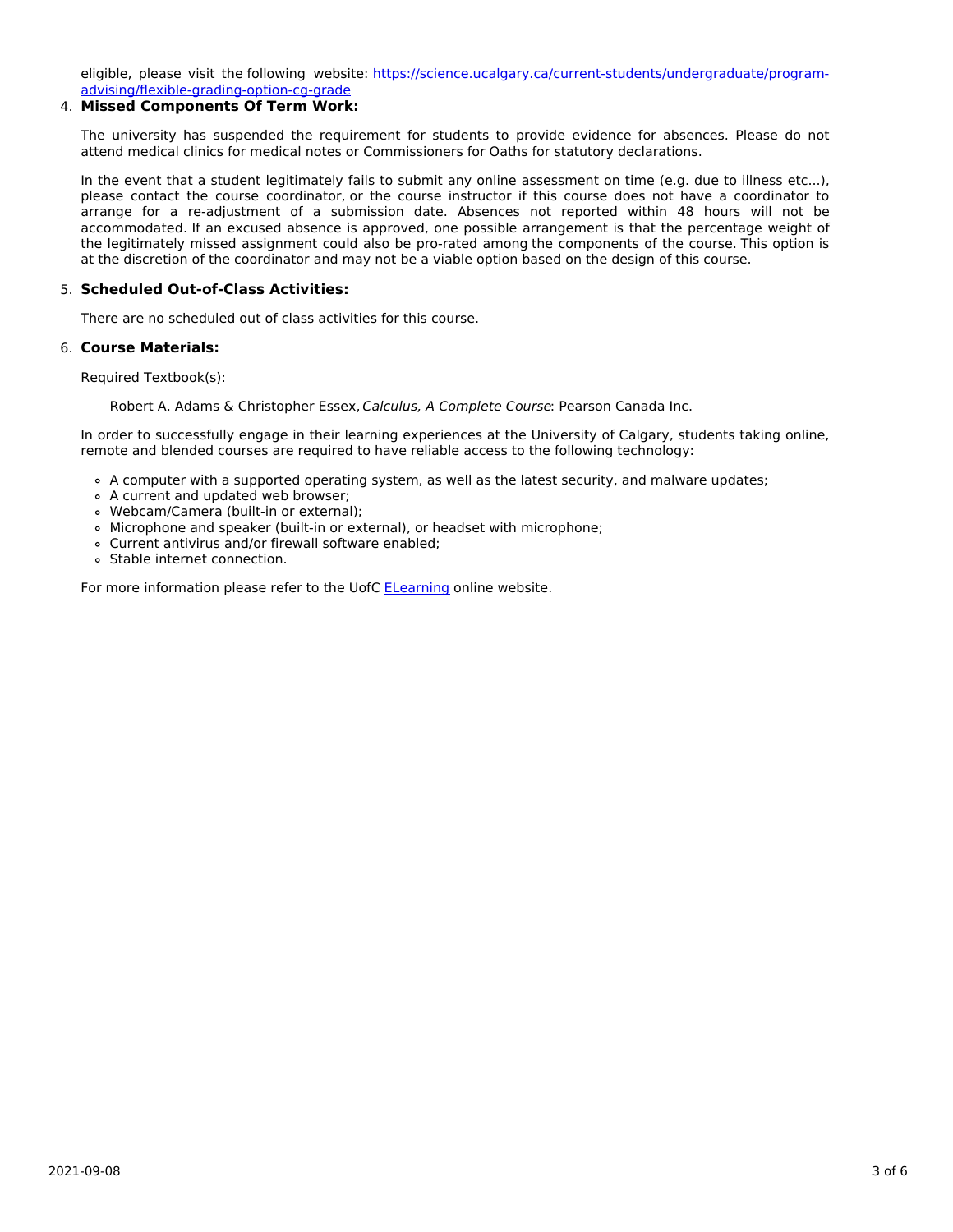## 7. **Examination Policy:**

1. Quizzes , Midterm Test and Final Examination will be held online in D2L.

Simply click on**Assessments** and choose Quizzes from the drop down menu

2. Quizzes , Midterm Test and Final Examination are all**Open Book.**

However, you are not allowed to work with some one, or copy from online resources (which can be easily detected).

- 3. You will have to agree to a statement posted on every online testing component indicating that :
	- (i) you neither give nor receive aid from any other person
	- (ii) the work completed is entirely your own

### **Aids:**

Here is a list of Aides allowed in Quizzes , Midterm and Final Examination:

- (i) All Material posted on D2L including the E Text , Study Plan and Assignments.
- (ii) Your own Notes made from Lectures , Labs or Tutorials.
- (iii) Other material recommended by your professors such as formula sheet , etc.
- (iii) A scientific non-programmable Calculator.

Students should also read the Calendar, [Section](http://www.ucalgary.ca/pubs/calendar/current/g.html) G, on Examinations.

## 8. **Approved Mandatory And Optional Course Supplemental Fees:**

There are no mandatory or optional course supplemental fees for this course.

## 9. **Writing Across The Curriculum Statement:**

For all components of the course, in any written work, the quality of the student's writing (language, spelling, grammar, presentation etc.) can be a factor in the evaluation of the work. See also Section [E.2](http://www.ucalgary.ca/pubs/calendar/current/e-2.html) of the University Calendar.

### 10. **Human Studies Statement:**

Students will not participate as subjects or researchers in human studies.

See also **[Section](http://www.ucalgary.ca/pubs/calendar/current/e-5.html) E.5** of the University Calendar.

#### 11. **Reappraisal Of Grades:**

A student wishing a reappraisal, should first attempt to review the graded work with the Course coordinator/instructor or department offering the course. Students with sufficient academic grounds may request a reappraisal. Non-academic grounds are not relevant for grade reappraisals. Students should be aware that the grade being reappraised may be raised, lowered or remain the same. See [Section](http://www.ucalgary.ca/pubs/calendar/current/i-3.html) I.3 of the University Calendar.

a. **Term Work:** The student should present their rationale as effectively and as fully as possible to the Course coordinator/instructor within **ten business days** of either being notified about the mark, or of the item's return to the class. If the student is not satisfied with the outcome, the student shall submit the Reappraisal of Graded Term work form to the department in which the course is offered within 2 business days of receiving the decision from the instructor. The Department will arrange for a reappraisal of the work within the next ten business days. The reappraisal will only be considered if the student provides a detailed rationale that outlines where and for what reason an error is suspected. See sections 1.1 and 1.2 of the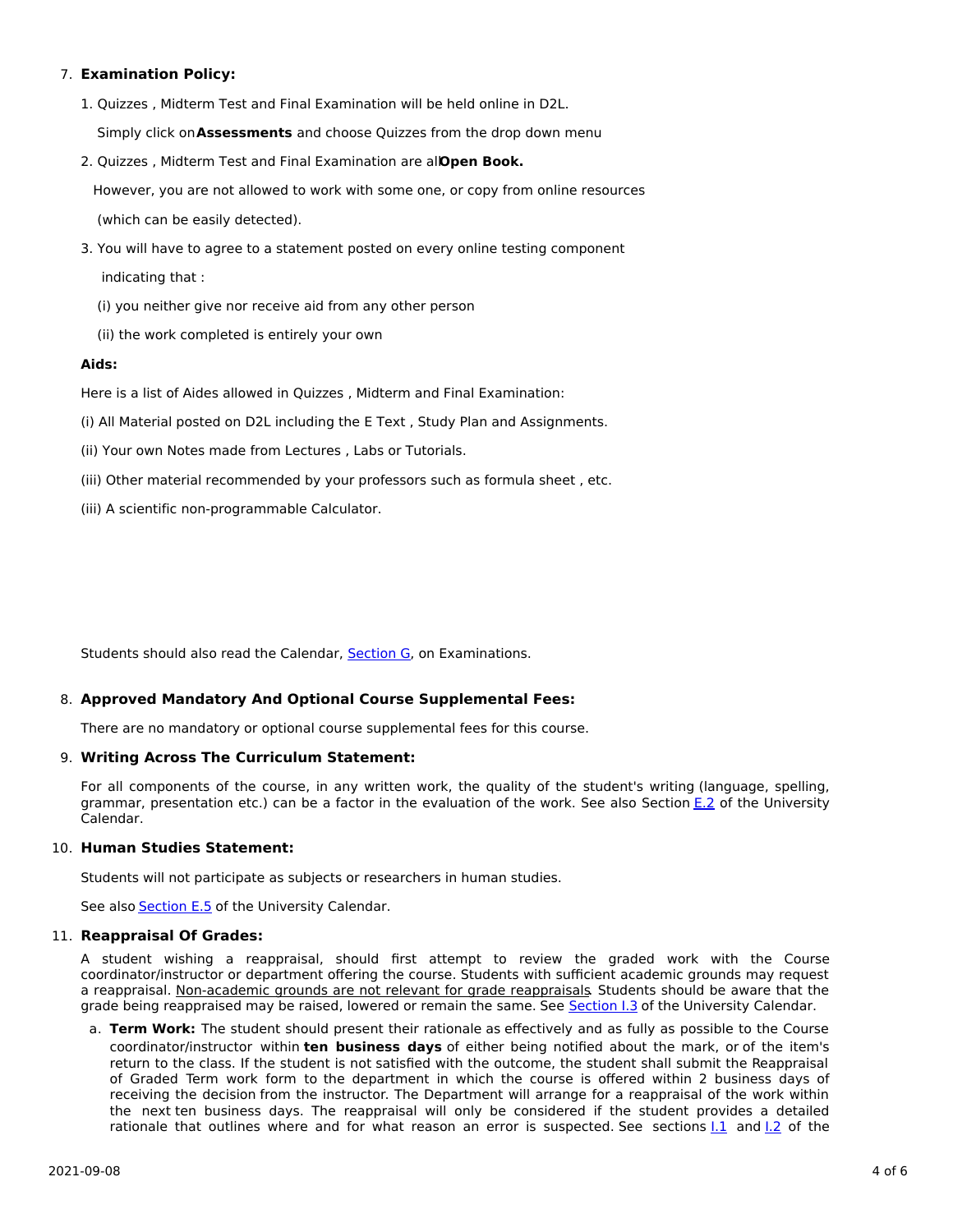University Calendar

b. **Final Exam:**The student shall submit the request to Enrolment Services. See [Section](http://www.ucalgary.ca/pubs/calendar/current/i-3.html) I.3 of the University Calendar.

## 12. **Other Important Information For Students:**

- a. **Mental Health** The University of Calgary recognizes the pivotal role that student mental health plays in physical health, social connectedness and academic success, and aspires to create a caring and supportive campus community where individuals can freely talk about mental health and receive supports when needed. We encourage you to explore the mental health resources available throughout the university community, such as counselling, self-help resources, peer support or skills-building available through the SU Wellness Centre (Room 370, MacEwan Student Centre, Mental Health [Services](https://www.ucalgary.ca/wellnesscentre/services/mental-health-services) Website) and the Campus Mental Health Strategy website [\(Mental](http://www.ucalgary.ca/mentalhealth) Health).
- b. **SU Wellness Services:** For more information, see [www.ucalgary.ca/wellnesscentre](http://www.ucalgary.ca/wellnesscentre) or call [403-210-9355.](tel:4032109355)
- c. **Sexual Violence:** The Sexual Violence Support Advocate, Carla Bertsch, can provide confidential support and information regarding sexual violence to all members of the university community. Carla can be reached by email [\(svsa@ucalgary.ca](mailto:svsa@ucalgary.ca)) or phone at[403-220-2208](tel:4032202208). The complete University of Calgary policy on sexual violence can be viewed at [\(https://www.ucalgary.ca/legal-services/sites/default/files/teams/1/Policies-Sexual](https://www.ucalgary.ca/legal-services/sites/default/files/teams/1/Policies-Sexual-and-Gender-Based-Violence-Policy.pdf)and-Gender-Based-Violence-Policy.pdf)
- d. **Misconduct:** Academic integrity is the foundation of the development and acquisition of knowledge and is based on values of honesty, trust, responsibility, and respect. We expect members of our community to act with integrity. Research integrity, ethics, and principles of conduct are key to academic integrity. Members of our campus community are required to abide by our institutional Code of [Conduct](https://www.ucalgary.ca/legal-services/sites/default/files/teams/1/Policies-Code-of-Conduct.pdf) and promote academic integrity in upholding the University of Calgary's reputation of excellence. Some examples of academic misconduct include but are not limited to: posting course material to online platforms or file sharing without the course instructor's consent; submitting or presenting work as if it were the student's own work; submitting or presenting work in one course which has also been submitted in another course without the instructor's permission; borrowing experimental values from others without the instructor's approval; falsification/fabrication of experimental values in a report. Please read the following to inform yourself more on academic integrity:

Student [Handbook](https://www.ucalgary.ca/live-uc-ucalgary-site/sites/default/files/teams/9/AI-Student-handbook-1.pdf) on Academic Integrity Student Academic Misconduct [Policy](https://www.ucalgary.ca/legal-services/sites/default/files/teams/1/Policies-Student-Academic-Misconduct-Policy.pdf) and [Procedure](https://www.ucalgary.ca/legal-services/sites/default/files/teams/1/Policies-Student-Academic-Misconduct-Procedure.pdf) [Research](https://www.ucalgary.ca/legal-services/sites/default/files/teams/1/Policies-Research-Integrity-Policy.pdf) Integrity Policy

Additional information is available on theStudent Success Centre [Academic](https://ucalgary.ca/student-services/student-success/learning/academic-integrity) Integrity page

## e. **Academic Accommodation Policy:**

It is the student's responsibility to request academic accommodations according to the University policies and procedures listed below. The student accommodation policy can be found at: <https://www.ucalgary.ca/legal-services/sites/default/files/teams/1/Policies-Student-Accommodation-Policy.pdf>

Students needing an accommodation because of a disability or medical condition should communicate this need to Student Accessibility Services in accordance with the Procedure for Accommodations for Students with Disabilities: [https://www.ucalgary.ca/legal-services/sites/default/files/teams/1/Policies-Accommodation](https://www.ucalgary.ca/legal-services/sites/default/files/teams/1/Policies-Accommodation-for-Students-with-Disabilities-Procedure.pdf)for-Students-with-Disabilities-Procedure.pdf.

Students needing an accommodation in relation to their coursework or to fulfil requirements for a graduate degree, based on a Protected Ground other than Disability, should communicate this need, by filling out the Request for Academic [Accommodation](https://science.ucalgary.ca/sites/default/files/teams/1/request-accommodation-academic-courses.pdf) Form and sending it to Mark Bauer by emai[lbauerm@ucalgary.ca](mailto:bauerm@ucalgary.ca) preferably 10 business days before the due date of an assessment or scheduled absence.

- f. **Freedom of Information and Privacy:** This course is conducted in accordance with the Freedom of Information and Protection of Privacy Act (FOIPP). Students should identify themselves on all written work by placing their name on the front page and their ID number on each subsequent page. For more information, see Legal [Services](https://www.ucalgary.ca/legal-services/access-information-privacy) website.
- g. **Student Union Information:** VP [Academic](http://www.su.ucalgary.ca/contact), Phone: [403-220-3911](tel:4032203911) Email: [suvpaca@ucalgary.ca](mailto:suvpaca@ucalgary.ca). SU Faculty Rep., Phone: [403-220-3913](tel:4032203913) Email: [sciencerep@su.ucalgary.ca](mailto:sciencerep@su.ucalgary.ca). Student [Ombudsman](https://www.ucalgary.ca/ombuds/), Email: [ombuds@ucalgary.ca](mailto:%20ombuds@ucalgary.ca).
- h. **Surveys:** At the University of Calgary, feedback through the Universal Student Ratings of Instruction [\(USRI](http://www.ucalgary.ca/usri))